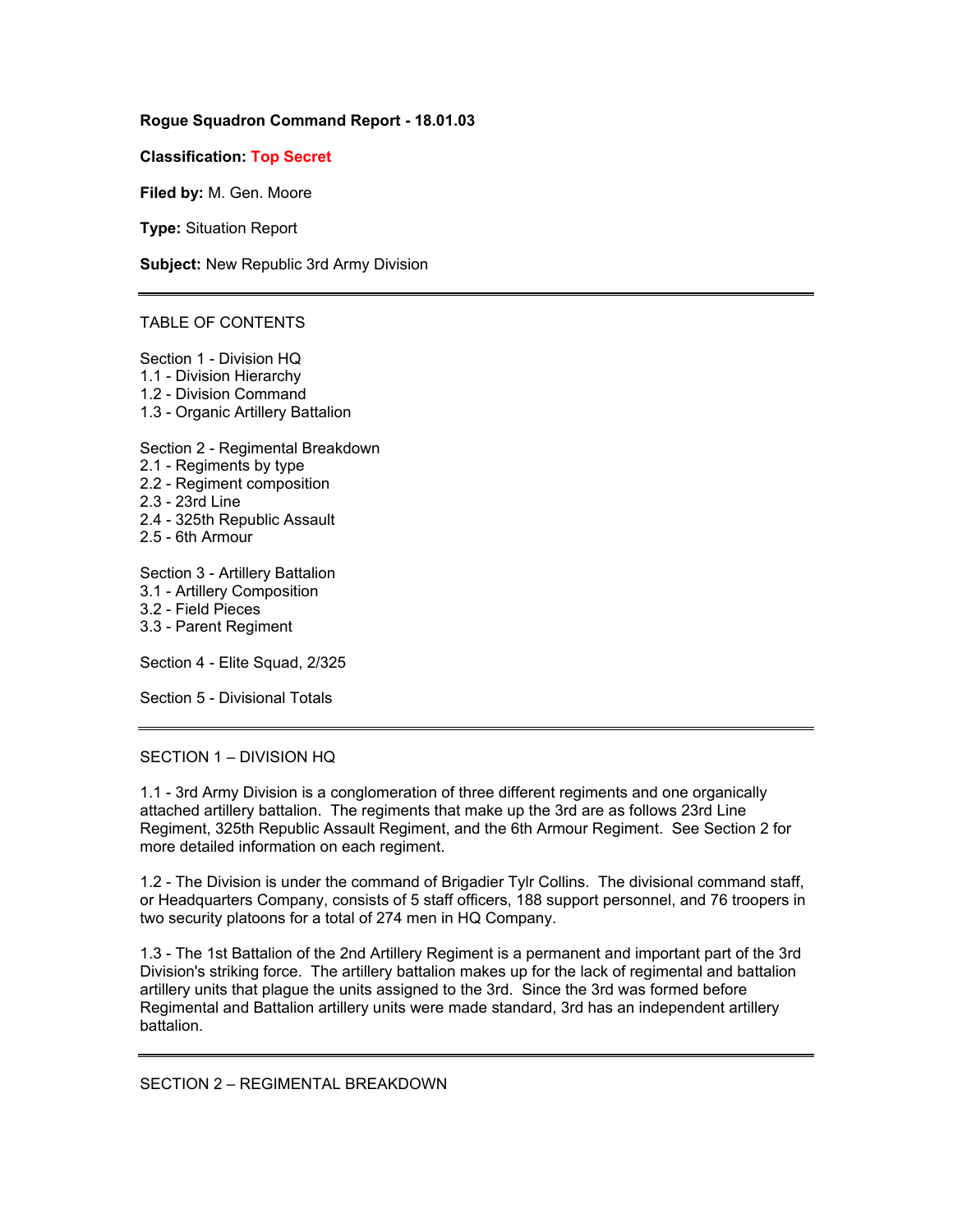2.1 - The 3rd has three assigned regiments, each commanded by a lt. colonel or a colonel. They are:

23rd Line Regiment 325th Republic Assault Regiment 6th Armour Regiment Commanders of each regiment have yet to be sorted. NPC commanders are assumed to be leading, but none have yet to be named.

2.2 - Regiments are commanded by a lieutenant or full colonel who runs an HQ identical in structure to that of a division, usually consisting of 136 men. There is an additional security platoon of 54 men. Regimental HQ is where the most extensive repairs are performed, and some HQs even have a capacity to machine or nanomanufacture precise spare parts from very basic components. Regimental strengths vary because of regiment type, but on average regiments contain about 2,555 men. Exact unit compositions can be found in sections 2.3 - 2.5.

2.3 - The 23rd Line regiment consists of 2 line battalions and a Headquarters Company. Unit strength at 100% combat effectiveness is 2,748 men and 130 repulsorlift troop transports. Each battalion contains 4 lettered companies of 319 men per company; 1,279 men and 65 repulsorlift troop transports per Battalion. 1st Battalion is lead by Major Plough, with A Company, 1/23 being lead by Captain Coup Fett, with Lieutenants Miles Fortis and Thomas "Neo" Anderson leading 1st and 2nd Platoons respectively.

2.4 - The 325th Republic Assault or heavy weapons Regiment is designed to be dropped into a hot zone and is meant for heavy fighting. It comprises of 2 battalions and the standard regimental Headquarters Company. 2,735 men, 121 repulsorlift tanks, and 53 heavy tanks comprise the entire combined manpower of the regiment. Each battalion is comprised of 4 lettered companies.

2.5 - The 6th Armour Regiment is usually not deployed alone. It's normally deployed only as part of 3rd Army Division. The New Republic military considers an armor regiment to have too much firepower for the normal regimental engagement. The 6th does not have enough infantry to hold any ground it might take which would justify using the regiment. A line armor regiment contains 2,752 men; with 100 hover transports, 204 repulsorlift tanks, and 106 heavy tanks. The 6th is broken down into 2 Squadrons of 4 lettered Troops each. Each Troop is made up of 3 Platoons.

# SECTION 3 – ARTILLERY BATTALION

3.1 - Artillery battalions have three lettered batteries plus a normal assault (heavy weapons) company to provide protection, giving the artillery an opportunity to retreat and set up elsewhere if necessary. 3rd Army Division's artillery battalion has 608 men divided into 3 lettered artillery batteries, and one lettered assault company of 216 troops for a total of 824 men.

3.2 - 1st Artillery Battalion, 2nd Artillery Regiment consists of 15 Loratus Mobile Photon Artillery pieces, 27 medium artillery pieces, and 33 light artillery pieces. Each battery consists of 5 Loratus Mobile Photon Artillery pieces, 9 medium artillery pieces, and 11 light artillery pieces, in addition to the attendant vehicles required to move the artillery.

3.3 - The New Republic assigns artillery battalions to older divisions that do not have the now standard battalion and regimental artillery units. A-C batteries and D company 1/2 are technically a part of the 2nd Artillery Regiment, under the 1st Artillery Division, but are under the independent command of 3rd Army Division. The Battalion is permanently assigned to the 3rd and cannot be reassigned unless the New Republic Army orders a complete reorganization of the Army or disbands the 3rd as a combat division.